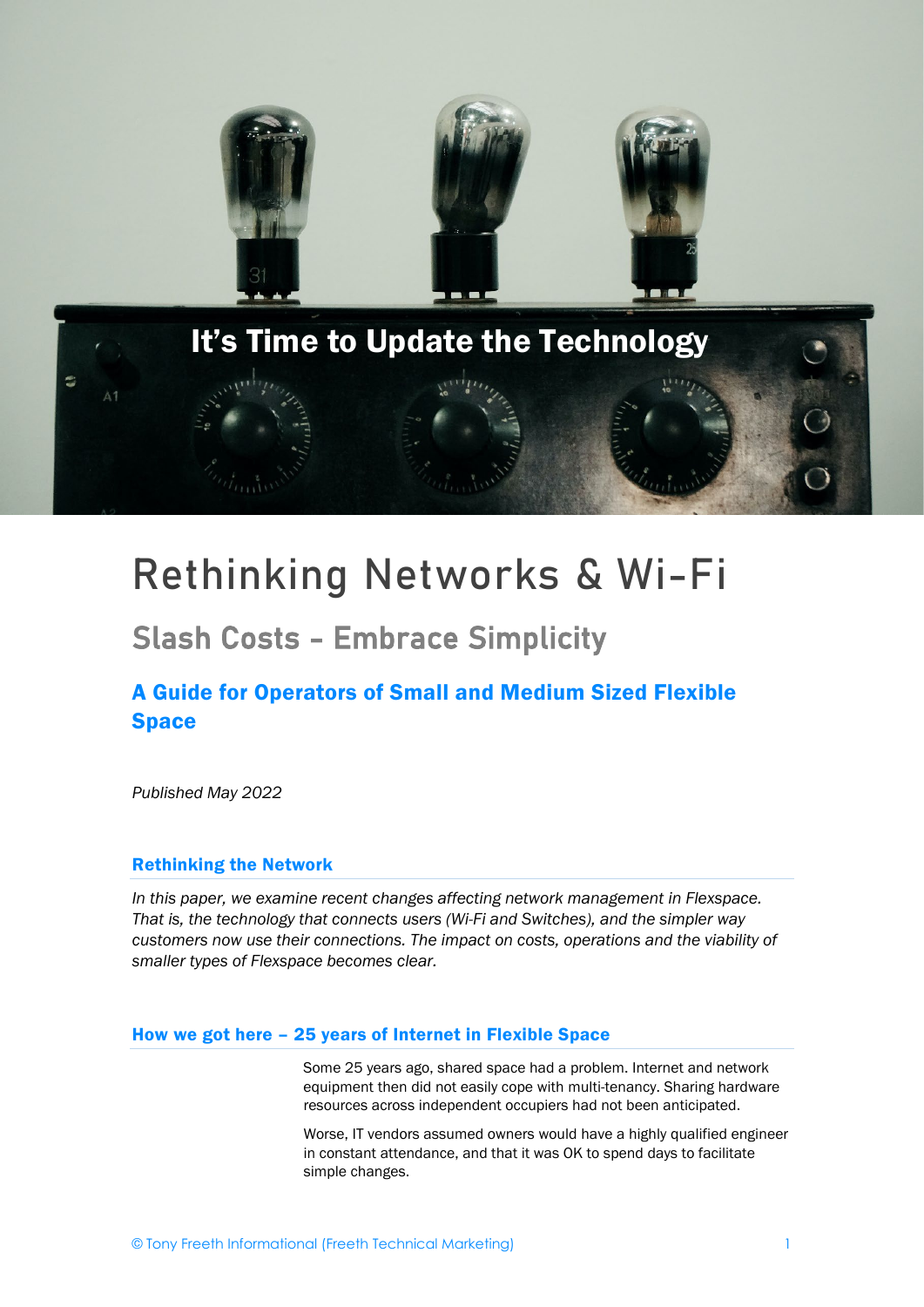

So in response, new products from boutique vendors emerged to satisfy this challenge. Special user interfaces for centre managers were developed, custom hardware designed, and industry-aware service teams created. And it worked well.

But this approach is expensive. Flexspace is still only 5% of CRE, so it's not a huge market against which to recover development and operational costs.

Equally the scale of the vendors' investments can make these solutions inflexible, over complex, and slow to change.

#### The Wrong Technology? Most Occupier Needs have Changed



The recent Work From Home exercise exposed a truth that many had suspected: most office workers need just a laptop and a good secure Internet connection.

Step back 10 years and every office was equipped with servers, firewalls, email systems and many printers. Cables and cabinets run amok.

Today workers? Mostly they just need a good connection. Usually over Wi-Fi, so no wires required.

If that's the case, what's the point of investing in network infrastructure that designed to connect up complex networks…that no longer really exist?

#### Hardware's in The Cloud Now

Just as 'In the Cloud' is where the average office worker works, so hardware is now also managed from the cloud. That change makes life a lot simpler for operators.

A network is really just made up of 3 components: Wi-Fi access points, switches to wire up to when needed, and a firewall which handles security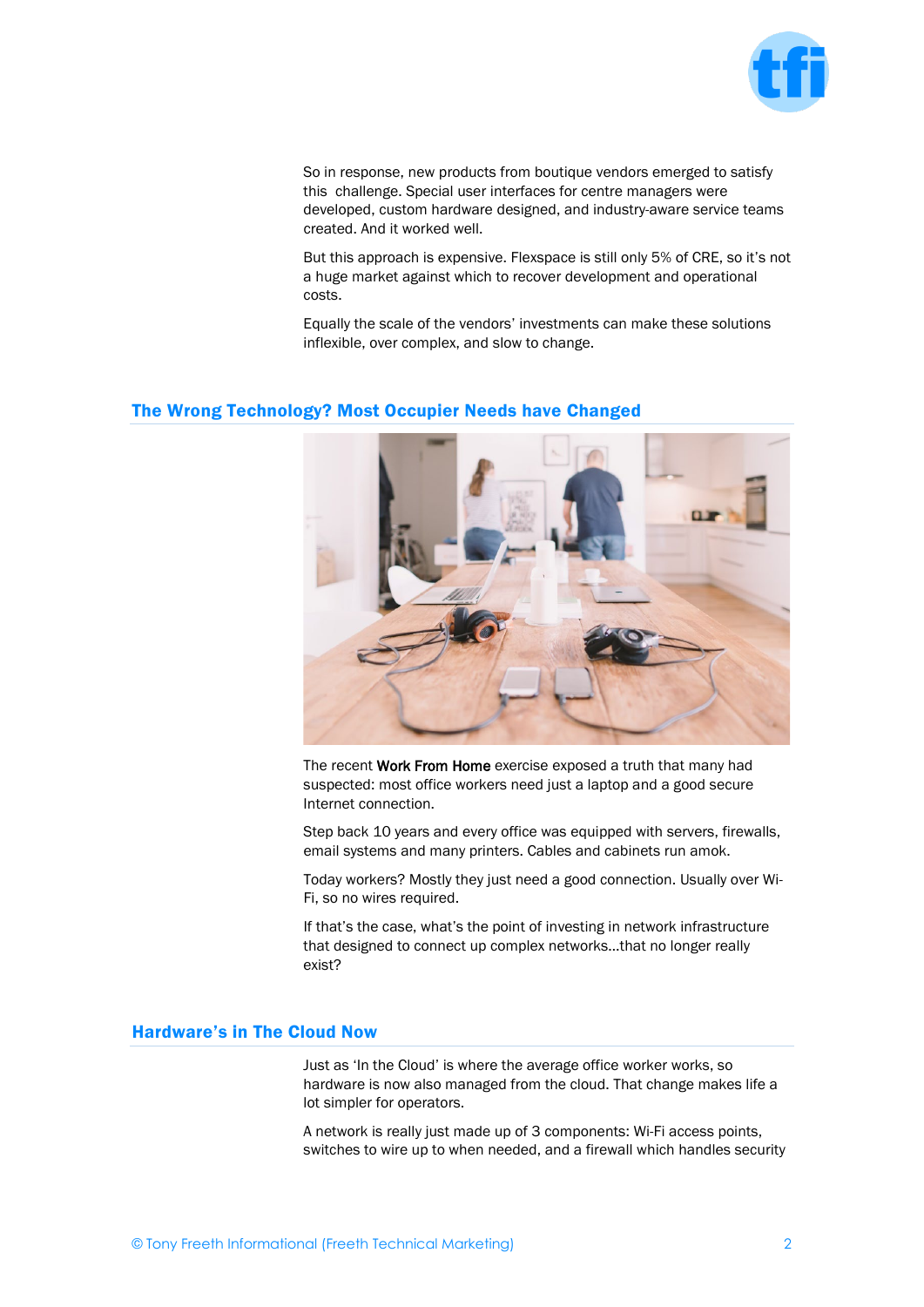

and bandwidth. Connect together and these cloud-controlled devices will configure and manage themselves.

Of these, it is Wi-Fi Access Point technology that has changed most – there have been huge improvements in speed, security and reliability recently, as well as the ability for all APs to work together as a system to keep users connected.

The other great technology change is in application analysis. Portals provide extremely fine detail on what each connected device is doing, it's connection quality and history. Because we know more, diagnosis of issues can be very rapid, and provision of detailed security and threat management becomes viable.

The key point: these devices today all have cloud portals that make them so much easier to configure and manage. Overall they need less support.

The impact is that we can build our Flex Space networks from just standard hardware. Customisation and automation, where needed is online.

#### Simplicity Slashes Costs

Simplifying your network equipment, and using standard components, can slash costs.

Simple processes save money and improve experiences. So ensure your users are onboarded – and offboarded – fast. Handle change requests quickly by simplified processes.

Simplifying your connection products to have fewer options means fewer changes and a lower staff load. And who needs special training and a special user interface if the default services work in 95% of cases? For the rest, a good support contract can handle the few remaining nonstandard cases.

TFI is working on creating automation for everyone. In the future this will mean that you don't ever need to retype, and changes can be triggered automatically from your sales, contracts or business platform.

#### Spend on Performance and Resilience

What builds a reputation? Performance and Resilience. In other words a delightful and reliable customer experience.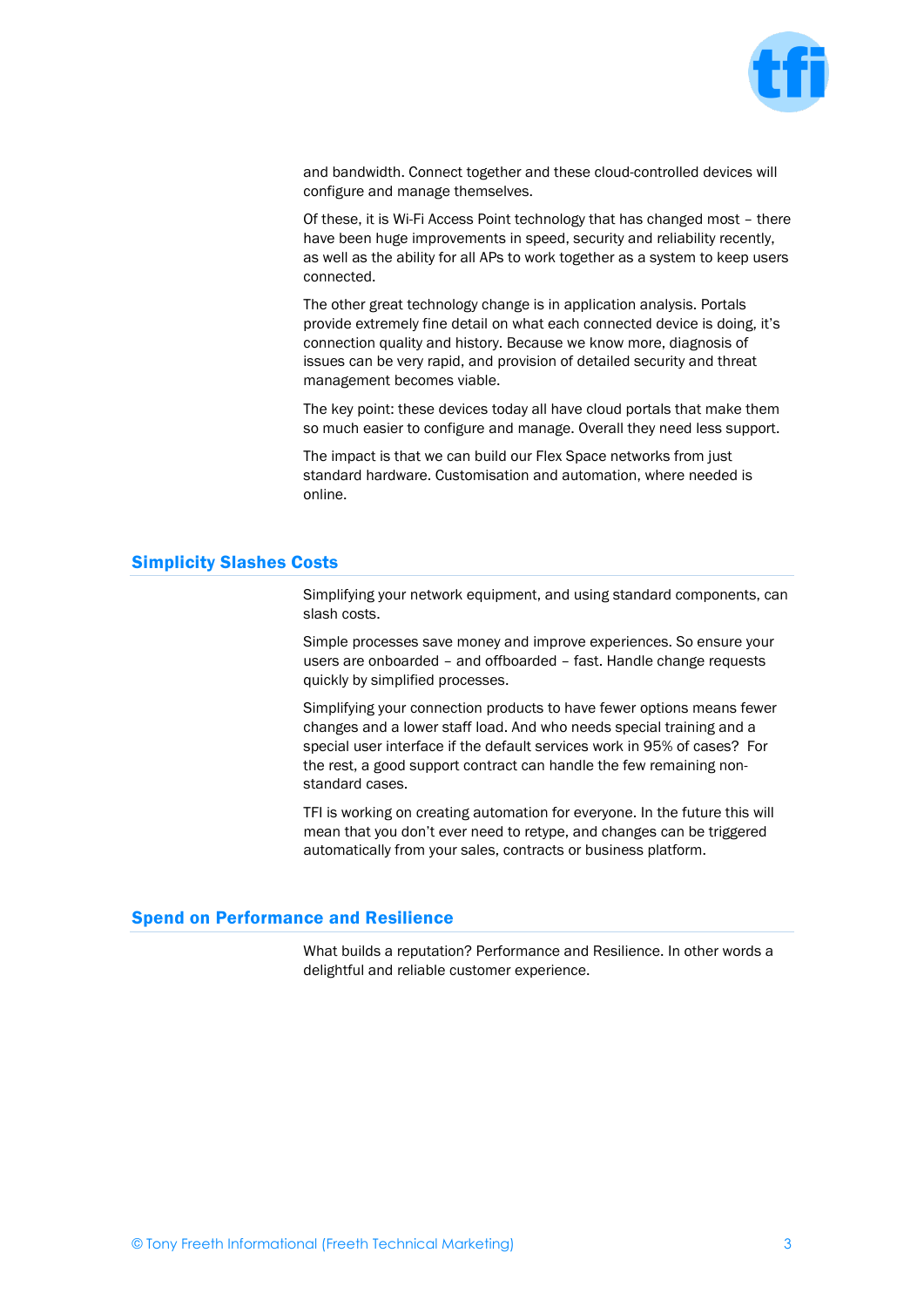



Internet costs have never been cheaper and a 1 Gbps service is becoming standard. Traditionally bandwidth was rationed (and this was an expensive thing to do). Now you can be liberal with bandwidth and make margin through reduced costs and quality services.

Resilience is simpler too. Remove single points of failure and you'll never have an office full of non-working and thus angry customers.

For core functionality – where failure means an entire site is offline – we use failovers, Typically this means 2 circuits and 2 firewalls, configure to failover if something fails.

For the rest we use the fact that modern hardware autoconfigures. That is, faulty

units can be replaced with a spare on site – without requiring an engineering visit.

#### Worked Example – 15,000 sq ft Location

In this case study we have a 15,000 sq ft location with 160 revenue earning desks plus meeting rooms and a club space.

This network will require 4 or 5 large switches, 10-12 Access Points (if on one floor), a firewall and a support contract.

We use the 3-year Total Cost of Ownership model as this best handles capex -v- opex pricing. So costings include support, spares, licences but excludes Internet costs

For the simple, low-cost model we use Ubiquiti Access Points and Switches, everything else is Cisco. Where the network is procured is 'Space as a Service', this will be charged per sqft, per year, plus setup.

| Low Cost Model                           | £12k – 15k   |
|------------------------------------------|--------------|
| <b>Conventional Turnkey</b><br>Provision | £45k to £60k |
| "Space as a Service"<br><b>Provision</b> | £60k to £80k |

The purchase savings are clear. An even bigger saving can be reductions in staff time spent resulting from the simplification exercise.

#### The Enterprise Customer

Of course, you may be marketing somewhat larger spaces to enterprisetype customers. Some of these may wish to extend their networks into your building, or need different security.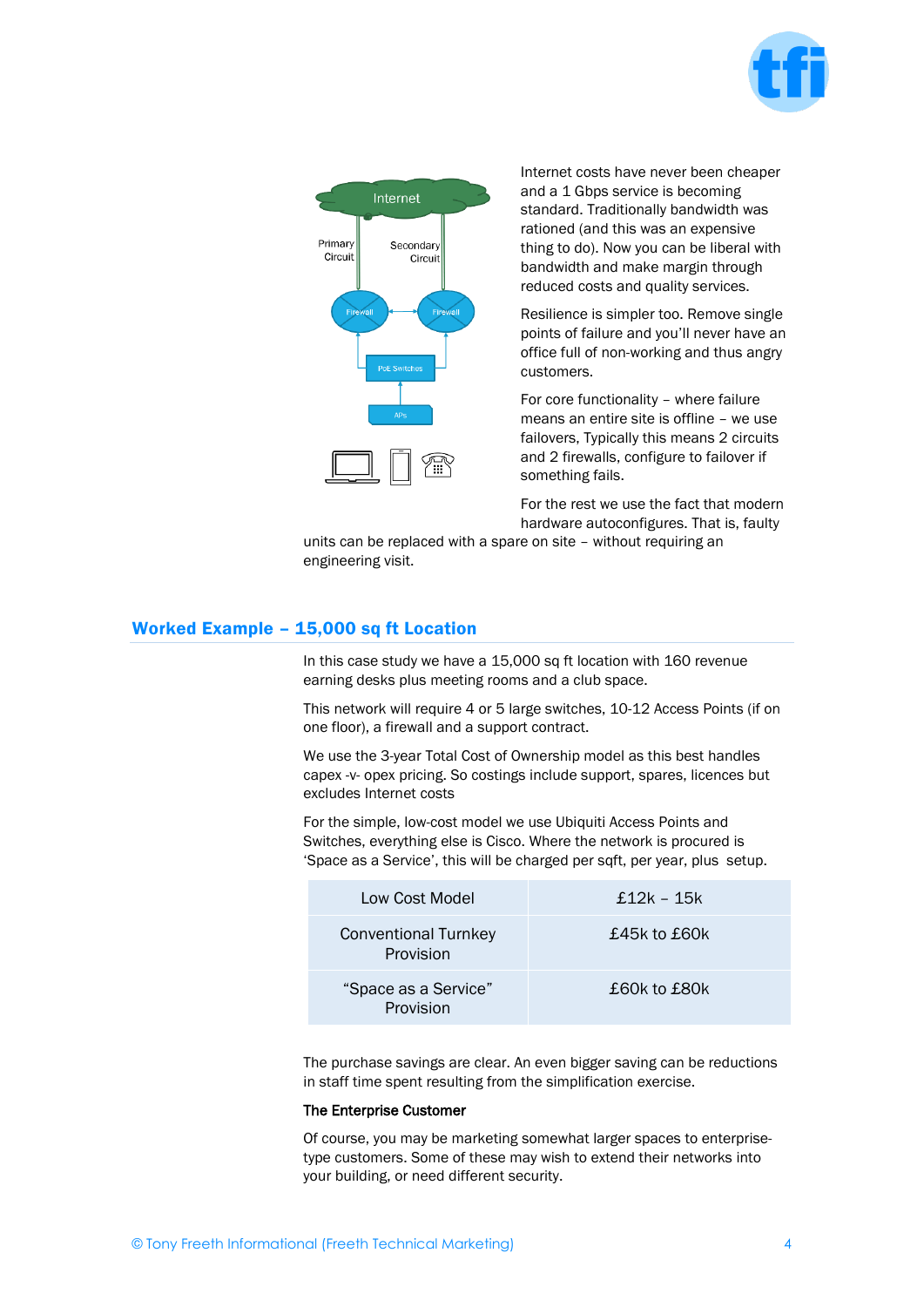

While satisfying this customer could require a different, or higher grade of system, or indeed need a more technically qualified support company, the overall approach is similar. Advice is available.

#### Rethink Possible Space Opportunities – All those Empty Malls!

Low cost, cloud-managed hardware also creates new space opportunities. Previously, the overhead cost of network systems made small locations uneconomic. Unstaffed locations were expensive and awkward when things went wrong.

Now it is possible to make very small locations work. Shopping malls are full of small units with landlords desperate to generate foot-fall. Whether it's a work pod, a small cowork, a meeting suite or a branded workspace, these spaces are now easier to enable for work.

Cloud-manage networks connect cloud-managed door access and cloudmanaged cameras. And there's booking and management software to automate this, which is also cloud-managed.

### TFI helps Operators Rethink the Network

TFI is a technology design and development consultancy for Flexspace. We don't resell anything and we take no commissions from vendors. Our advice is based solely on your needs.

We have 25 years of experience deploying new technology in Flexspace, with stacks of ideas to develop your business.



We have conducted due-diligence on a number of technology vendors, and have developed some new entrants into the industry with young ideas and who are keen to compete.

We invest in developers especially in the area of integration, APIs and automation and we will make our advances available to the industry by licensing approved vendors and sharing intellectual property.

Think we could help you? Call for a chat or two, which may sometimes lead to a review, and ultimately a technology roadmap. Or we might just fix your supplier problem. Call anyway!